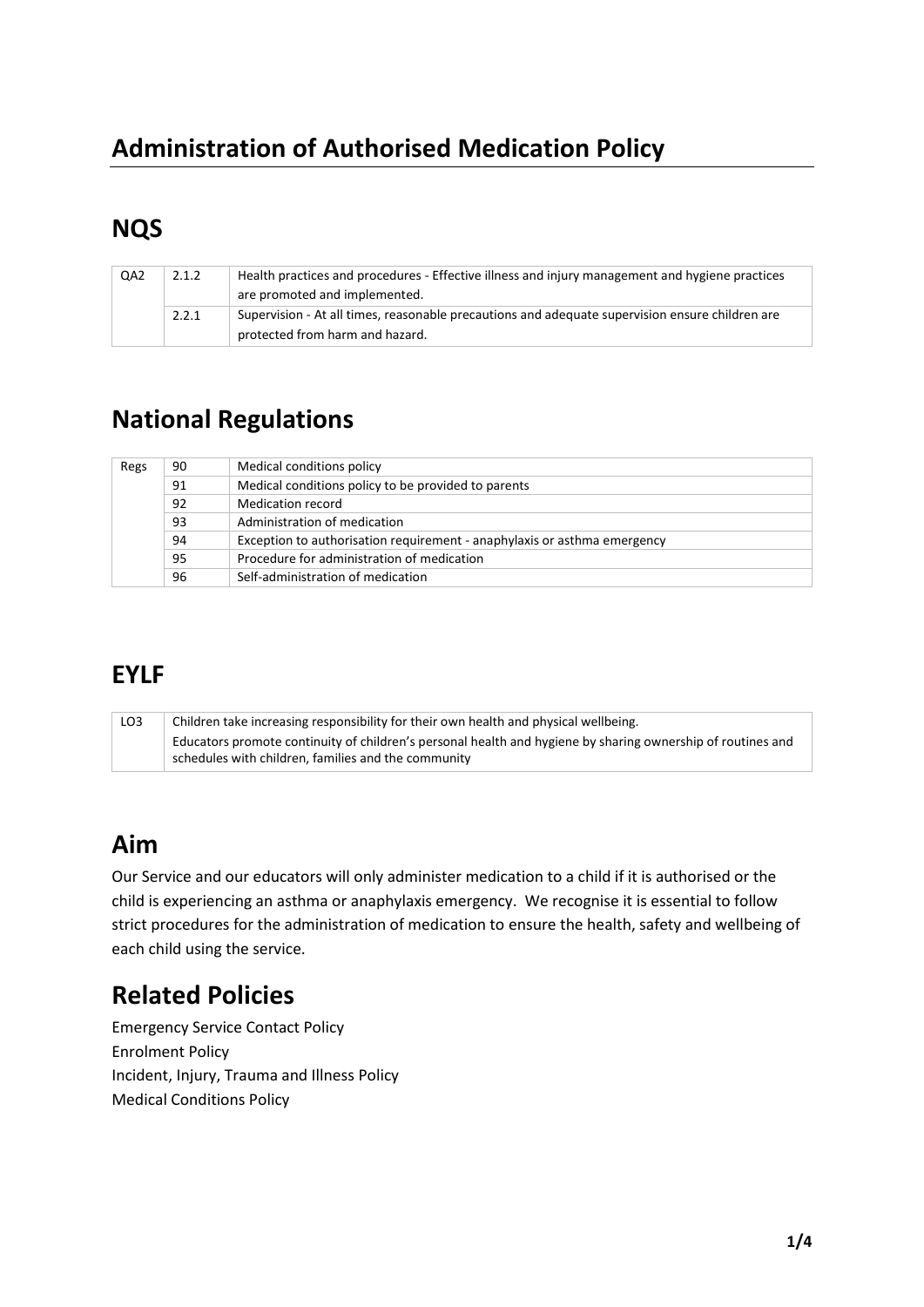# **Implementation**

Our service and educators will only administer medication to children if it is authorised by parents or another person as authorised on the enrolment form. If there is a medical emergency, we will also administer medication when authorised verbally by a parent or another authorised person, medical practitioner or an emergency service, however we may administer medication during an asthma or anaphylaxis emergency without first receiving authorisation.

Medication under the Regulations includes medication covered by the Therapeutic Goods Act 1989. Therapeutic goods include those fo[r therapeutic use](http://www.austlii.edu.au/au/legis/cth/consol_act/tga1989191/s3.html#therapeutic_use?stem=0&synonyms=0&query=definition) to:

- prevent, diagnose, cure or alleviate a disease, ailment, defect or injury
- influence, inhibit or modify a physiological process.

This covers products like sunscreen and nappy cream.

The Nominated Supervisor will ensure a copy of this policy is provided to parents when they enrol their child.

The Nominated Supervisor will ensure children's medication is regularly audited to ensure it has not expired, and is in the original container with legible labels.

#### **Administration of Medication (non-emergency)**

Educators will administer medication to a child if it complies with our policy requirements and:

- 1. if the medication is authorised in writing by a parent or another authorised person and
	- is the original container
	- has not expired
	- has an original label and instructions that can be clearly read and, if prescribed by a doctor has the child's name
	- is administered in accordance with any instructions on the label or from the doctor.
- 2. after the child's identity and the dosage of the medication is checked by an educator who is not administering the medication. This educator will witness the administration of the medication.

#### **Over the Counter Medication (non-prescription medication)**

Our service does not administer over the counter medication unless it has been prescribed by a medical practitioner. Medication may mask the symptoms of other, more serious illnesses and our educators are not qualified medical professionals. However, we will administer nappy cream and sunscreen without prescription if a parent or authorised person authorises this.

**Anyone delivering a child to the service must not leave medication in the child's bag or locker. Medication must be given directly to an educator on arrival for appropriate storage.** Auto injection devices (eg Epipens) and asthma puffers will be stored up high in rooms so they are inaccessible to children. All other medication will be stored in accordance with the storage instructions on the medication in a locked labelled container in a cabinet or fridge. Non-refrigerated medication will be kept away from direct sources of heat.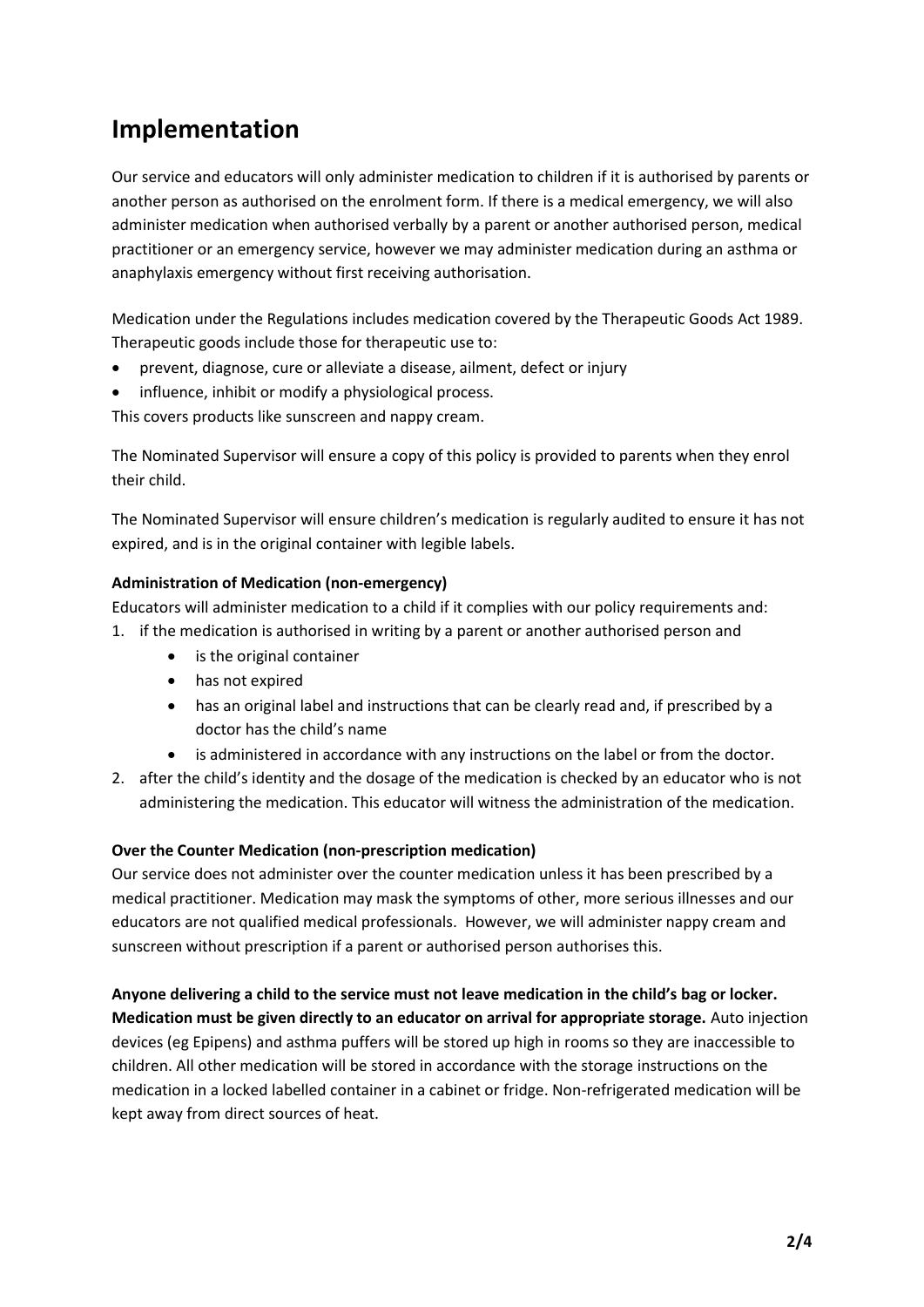#### **Administration of Medication in emergencies other than anaphylaxis or asthma emergencies**

- 1. Educators will administer medication to a child in an emergency:
	- if a parent or another authorised person verbally authorises the administration of the medication or
	- they receive verbal authorisation from a registered medical practitioner or emergency service if the parent or authorised person cannot be contacted.
- 2. The child will be positively reassured, calmed and removed to a quiet area under the direct supervision of a suitably experienced and trained educator.
- 3. The Nominated Supervisor will contact the child's parent/guardian, and provide written notice to the parent/guardian, as soon as possible.
- 4. The Nominated Supervisor will ensure the service completes an Incident, Injury, Trauma and Illness Record.

Educators will not administer medication if parents or authorised persons provide verbal authorisation in circumstances that are not emergencies. If educators are unsure whether they should be administering a medication in an emergency after receiving verbal authorisation from a parent or authorised person, educators will obtain authorisation from a registered medical practitioner or emergency service.

#### **Administration of Medication during Anaphylaxis or Asthma Emergencies**

- 1. Educators may administer medication to a child in an anaphylaxis or asthma emergency without authorisation.
- 2. The child will be positively reassured, calmed and removed to a quiet area under the direct supervision of a suitably experienced and trained educator.
- 3. The Nominated Supervisor will contact the child's parent/guardian and the emergency services as soon as possible.
- 4. The Nominated Supervisor will advise the child's parent/guardian in writing as soon as possible.
- 5. The Nominated Supervisor will ensure the service completes an Incident, Injury, Trauma and Illness Record.

#### **Medication Record**

- Educators will complete a Medication Record with the name of the child which: contains the authorisation to administer medication
- details of the name of the medication, the dose to be administered and how it will be administered, the time and date it was last administered, and the time and date or circumstances when it should be administered next
- if medication is administered to a child (including during an emergency), details the dosage that is administered and how it is administered, the time and date it is administered, the name and signature of the person that administered it, and the name and signature of the person that checked the child's identity and dosage before it was administered and witnessed the administration.